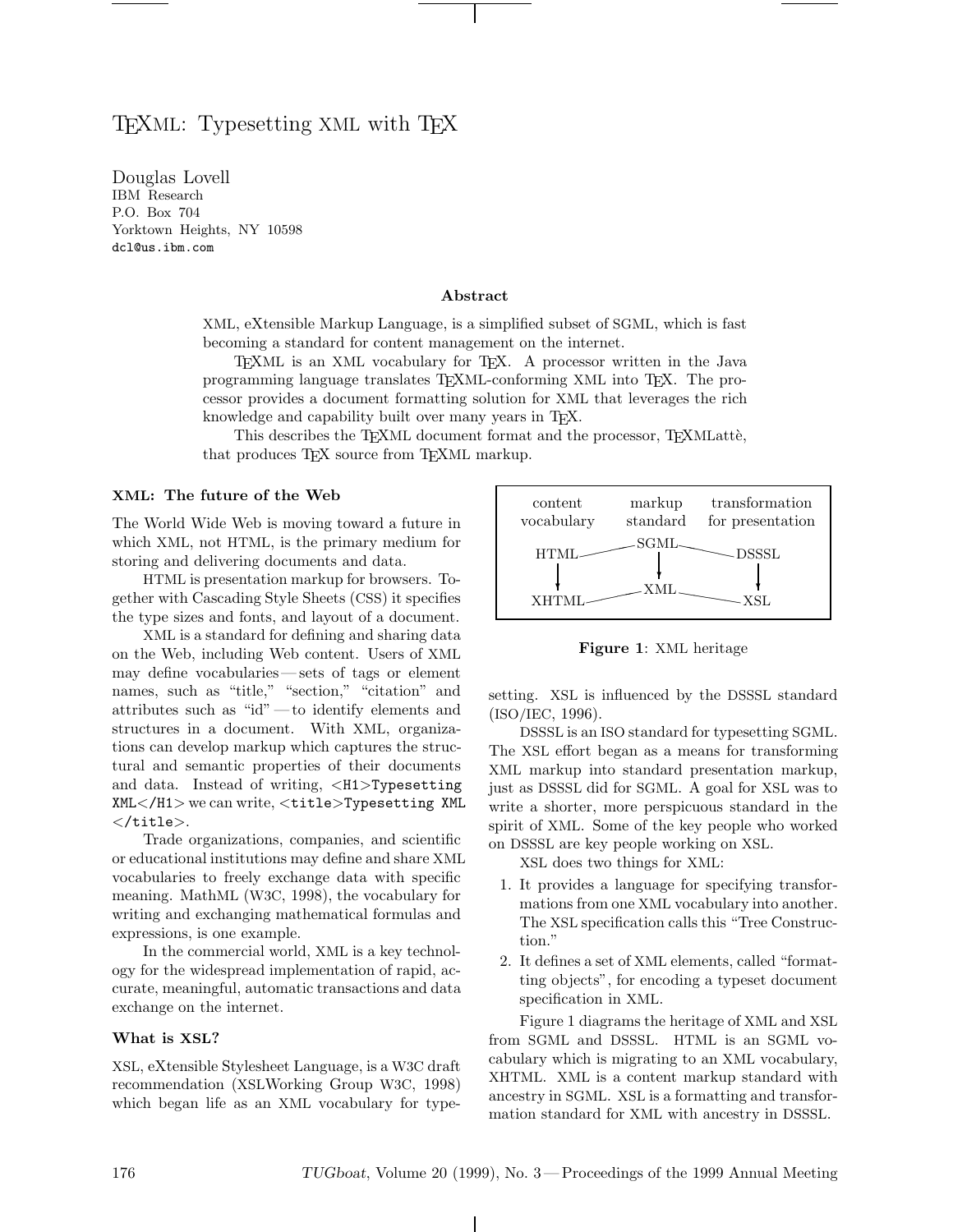T<sub>E</sub>XML: Typesetting XML with T<sub>E</sub>X

```
<?xml version='1.0'?>
<artist>
 <id>Weston</id>
 <fullName>Edward Weston</fullName>
 <lastName>Weston</lastName>
 <firstName>Edward</firstName>
 <birthYear>1886</birthYear>
 <deathYear>1958</deathYear>
 <portrait>Weston.jpg</portrait>
 <bio>Weston was a photographer who pioneered the modern use of photography
  as an art form in the United States.</bio>
 <longQuote1>One does not think during creative work, any more than one thinks
  when driving a car. But one has a background of years - learning,
  unlearning, success, failure, dreaming, thinking, experience, all
  this - then the moment of creation, the focusing of all into the
  moment. So I can make 'without thought,' fifteen carefully
  considered negatives, one every fifteen minutes, given material
  with as many possibilities. But there is all the eyes have seen in
  this life to influence me.</longQuote1>
 <shortQuote1>My own eyes are no more than scouts on a preliminary search,
  for the camera's eye may entirely change my idea.</shortQuote1>
 <shortQuote2>Ultimately success or failure in photographing people depends
  on the photographer's ability to understand his fellow man.</shortQuote2>
 <soundQuote>Weston.wav</soundQuote>
</artist>
```
**Figure 2**: XML markup describing an artist

Figure 2 shows a sample of some XML markup describing an artist, taken from an application for an art museum. For more about XML see IBM/XML (1999) and W3C (1999).

# **What is TEXML?**

TEXML is an XML vocabulary for representing TEX source. It is a medium for transforming any XML data into a document which can be typeset with the T<sub>E</sub>X program. T<sub>E</sub>XML represents the T<sub>E</sub>X commands, control symbols, and \specials as XML elements. Figure 3 shows the markup of Figure 2 represented in T<sub>E</sub>XML.

#### **The potential for TEX and XML**

XML makes T<sub>F</sub>X a potential universal typesetting back-end for markup in a way it never achieved for SGML. There is an opportunity for T<sub>F</sub>X to marry itself to XML, the future of the WWW, and become a predominant technology for typesetting.

TEX has many advantages. It has an established, stable implementation and user base. It has a rich body of knowledge and experience captured in its macro packages and styles. It can typeset just about anything.

The missing piece is a small implementation of TEX in the Java programming language which can be plugged into a browser or executed on a server; however, much of L<sup>AT</sup>EX can be displayed by IBM techexplorer (Sutor and Díaz, 1998).

The enabling technologies now available are T<sub>E</sub>X-ML and XSL, with platform-specific implementations of TEX or with the IBM techexplorer plug-in for an HTML browser.

**XSL Tree Construction.** The transformation part of XSL has been moving rapidly toward completion as a W3C recommendation. There are many implementations of the XSL transformation rules. In the process, people have found uses for XSL transforms far beyond producing typeset documents.

There are numerous web servers busily transforming XML into HTML using XSL style sheets. Microsoft is supplying the transform as a dynamic link library in their operating system. The Microsoft Internet Explorer Web browser (v.5) can accept XML data, apply an associated XSL transform, and display the result. Organizations use XSL style sheets to transform electronic data from another organization into a form suitable for internal use.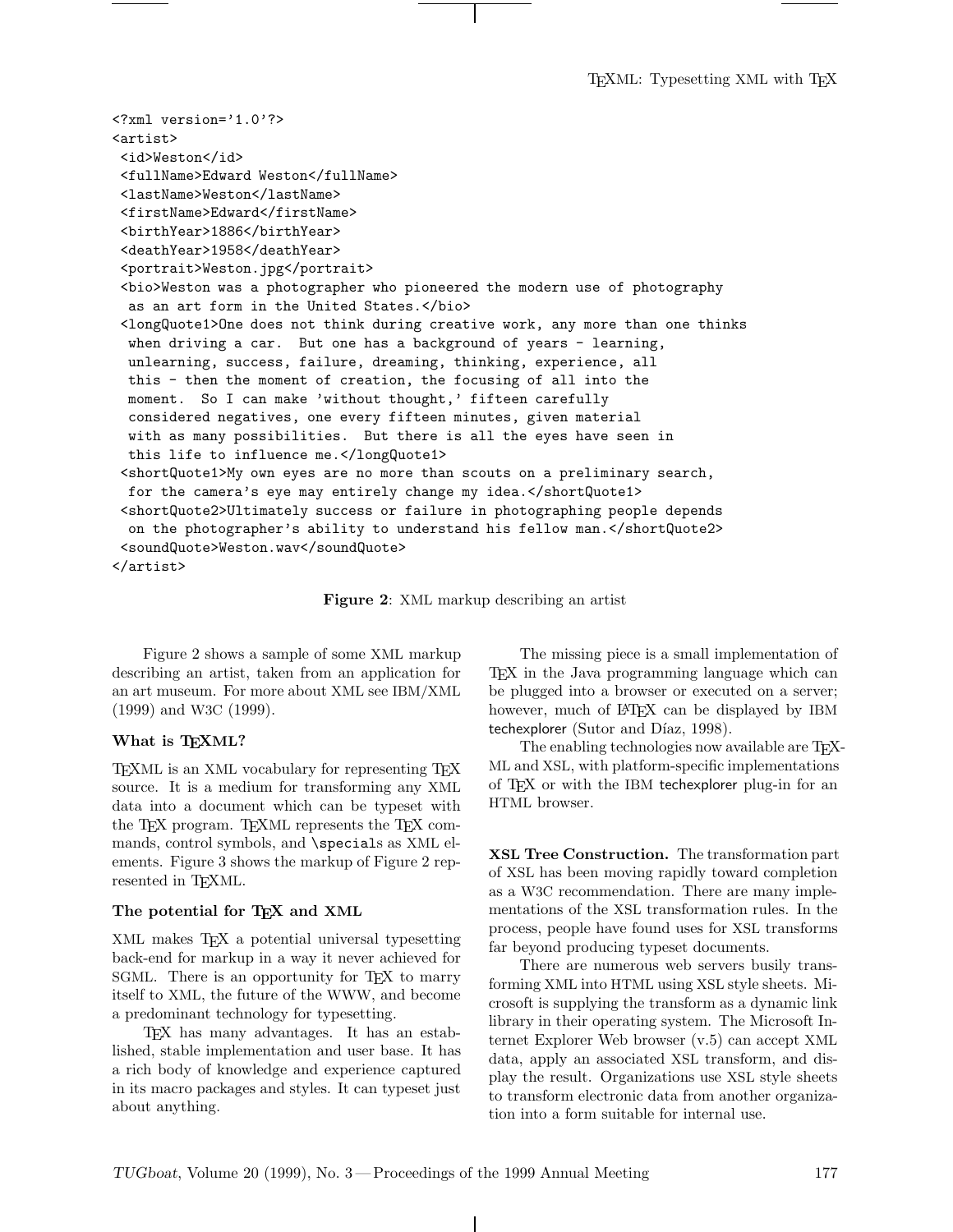Douglas Lovell

```
<TeXML>
 <cmd name="documentclass">
 <parm>article</parm>
 </cmd>
 <cmd name="title">
  <parm>Edward Weston</parm>
 \langle / cmd\rangle<env name="document">
  <cmd name="maketitle"/>
  <cmd name="section*">
  <parm>Some biographical information</parm>
  \langle / cmd\rangleEdward Weston
 was born in
  1886.
  Weston
 lived until
  1958.
  <cmd name="par"/>
  Weston was a photographer who pioneered the modern use of photography
  as an art form in the United States.
  <cmd name="section*">
   <parm>Some short quotes from Weston</parm>
  \langle / cmd\rangle<env name="enumerate">
   <cmd name="item"/>
   ''My own eyes are no more than scouts on a preliminary search,
  for the camera's eye may entirely change my idea.''
   <cmd name="item"/>
   ''Ultimately success or failure in photographing people depends
   on the photographer's ability to understand his fellow man.''
  \langle/env\rangle<cmd name="section*">
  <parm>A longer quote</parm>
  \langle / cmd\rangle<env name="quote">
   ''One does not think during creative work, any more than one thinks
  when driving a car. But one has a background of years - learning,
  unlearning, success, failure, dreaming, thinking, experience, all
  this - then the moment of creation, the focusing of all into the
 moment. So I can make 'without thought,' fifteen carefully
  considered negatives, one every fifteen minutes, given material
  with as many possibilities. But there is all the eyes have seen in
  this life to influence me.''
  </env>
 </env>
</TeXML>
```
**Figure 3**: TEXML markup derived from the XML of Figure 2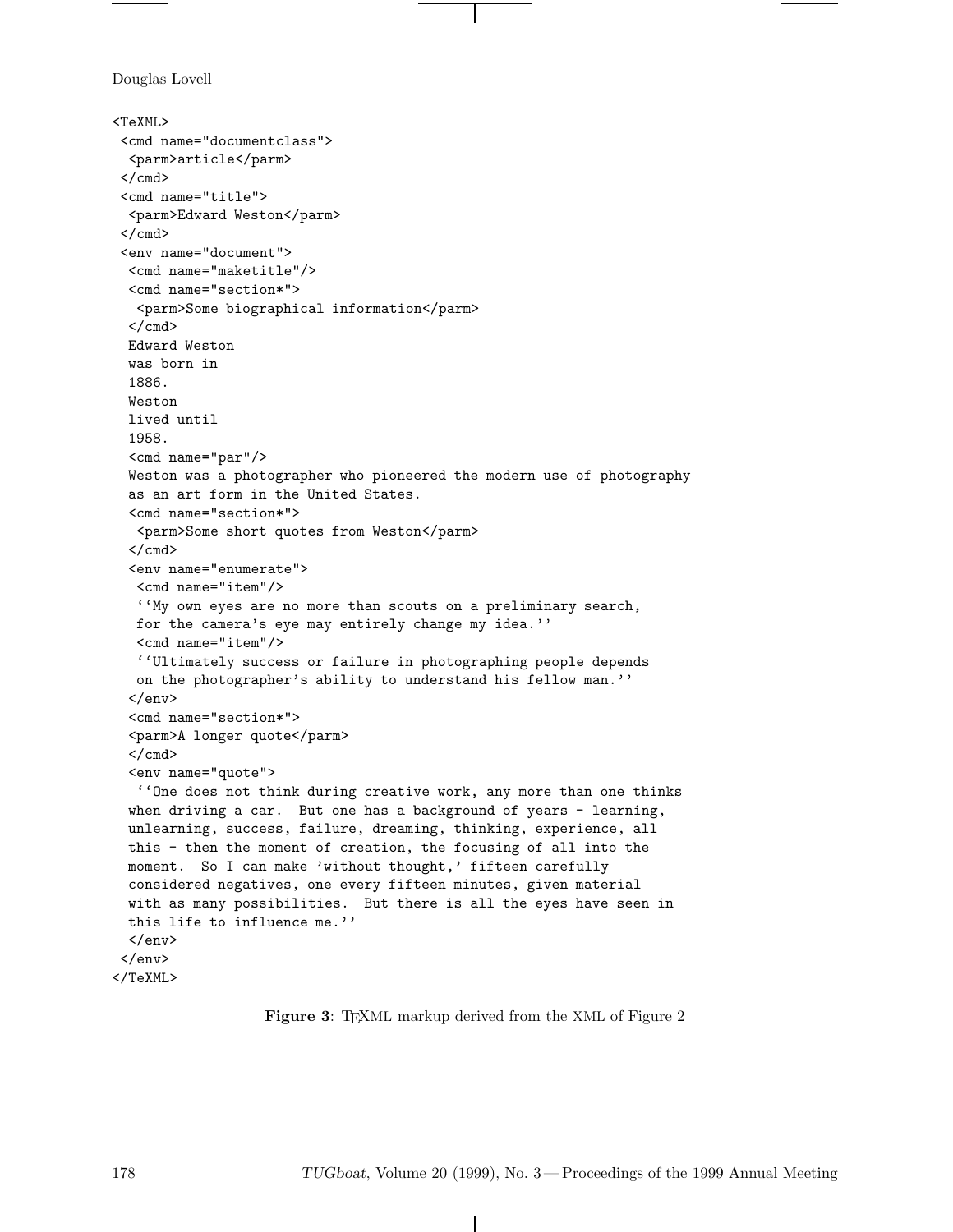T<sub>E</sub>XML: Typesetting XML with T<sub>E</sub>X

```
<?xml version="1.0"?>
<xsl:stylesheet xmlns:xsl="http://www.w3.org/TR/WD-xsl">
<xsl:template match="artist">
 <TeXML>
  <cmd name="documentclass"><parm>article</parm></cmd>
  <cmd name="title">
   <parm><xsl:apply-templates select="fullName"/></parm>
  \langle/cmd\rangle<env name="document">
   <cmd name="maketitle"/>
   <cmd name="section*">
   <parm>Some biographical information</parm>
   \langle / cmd\rangle<xsl:apply-templates select="birthYear"/>
   <xsl:apply-templates select="deathYear"/>
   <cmd name="par"/>
   <xsl:apply-templates select="bio"/>
   <cmd name="section*">
    <parm>Some short quotes from
     <xsl:apply-templates select="lastName"/>
    </parm>
   </cmd>
   <env name="enumerate">
    <cmd name="item"/>
    ''<xsl:apply-templates select="shortQuote1"/>''
    <cmd name="item"/>
    ''<xsl:apply-templates select="shortQuote2"/>''
   </env>
   <cmd name="section*">
    <parm>A longer quote</parm>
   \langle / cmd\rangle<env name="quote">
   ''<xsl:apply-templates select="longQuote1"/>''
   \langle/env\rangle</env>
 </TeXML>
</xsl:template>
<xsl:template match="birthYear">
 <xsl:apply-templates select="//fullName"/>
was born in
 <xsl:apply-templates/>.
</xsl:template>
<xsl:template match="deathYear">
 <xsl:apply-templates select="//lastName"/>
lived until
 <xsl:apply-templates/>.
</xsl:template>
</xsl:stylesheet>
```
Figure 4: XSL markup to transform XML for an artist into T<sub>E</sub>XML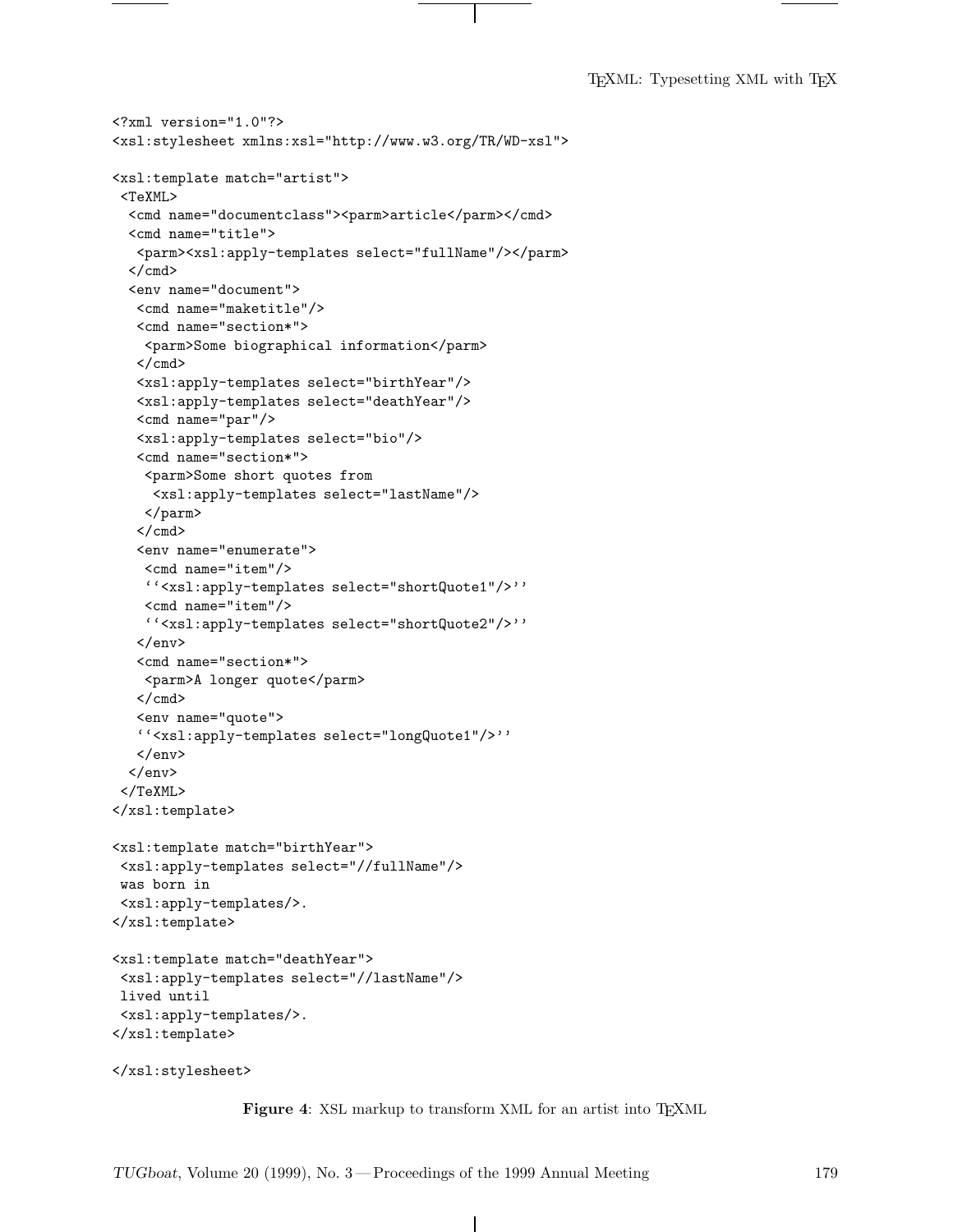Douglas Lovell

```
<?xml version='1.0'?>
<!--* DTD for translation to TeX *-->
<!ENTITY % content "#PCDATA|cmd|env|ctrl|spec">
<!ELEMENT TeXML (%content;)*>
<!ELEMENT cmd (opt|parm)*>
<!ATTLIST cmd name CDATA #REQUIRED>
<!ELEMENT opt (#PCDATA|cmd|ctrl|spec)*>
<!ELEMENT parm (#PCDATA|cmd|ctrl|spec)*>
<!ELEMENT env (%content;)*>
<!ATTLIST env name CDATA #REQUIRED>
<!ATTLIST env begin CDATA #IMPLIED>
<!ATTLIST env end CDATA #IMPLIED>
<!ELEMENT ctrl EMPTY>
<!ATTLIST ctrl ch CDATA #REQUIRED>
<!ELEMENT group (%content;)*>
<!ELEMENT spec EMPTY>
<!ATTLIST spec cat (esc|bg|eg|mshift|align|parm|sup|sub|comment|tilde) #REQUIRED>
```
**Figure 5**: The DTD for TEXML

XSL has thus become an important tool for XML transformation. It is on the verge of becoming a *de facto* standard for XML transformations.

Figure 4 shows an XSL stylesheet that will transform the artist XML example in Figure 2 into the TEXML example in Figure 3.

**XSL Formatting Objects.** The formatting objects (FO) part of XSL is progressing more slowly. The specification of FO elements and the structure of those elements is far behind the transformation part as of this writing (March, 1999). This means that, while there is a "standard" way to transform XML into HTML, there is presently no standard way to produce typeset output from XML. TFXML was developed partly out of impatience to fill this gap left by the lagging FO effort. It marries the transformation function of XSL with the typesetting function of TEX. It provides a means for typesetting XML documents.

# **How to use TEXML**

TEXML consists of two parts. The first part is the document type declaration (DTD), which defines XML that is valid T<sub>E</sub>XML. The second part is the translator program TEXMLattè, written in the Java programming language. TEXMLattè reads a valid TEX-ML file and writes a proper T<sub>E</sub>X file. The T<sub>E</sub>XML DTD appears as Figure 5.

The basic template for a T<sub>E</sub>XML document is:

```
<?xml version="1.0"?>
<TeXML>
  ... your content here ...
</TeXML>
```
The following sections describe how the DTD and TEXMLattè interact, and how to code TEX in TEXML.

**Encoding commands.** The TEXML <cmd> element encodes T<sub>EX</sub> commands.

- 1. To write a command with no parameters, such as \par, write  $\langle$  cmd name="par"/ $\rangle$ .
- 2. To add parameters to a command, add  $\langle$  parm $\rangle$ children<sup>1</sup> to the  $\langle \text{cmd}\rangle$  element. T<sub>EX</sub>MLattè places <parm> children within TEX groups, that is, curly braces.

<sup>1</sup> XML elements embedded within an enclosing element are often referred to as that element's "children," e.g.  $<$ parent $>$  $<$ child $/$  $>$  $<$ /parent $>$ .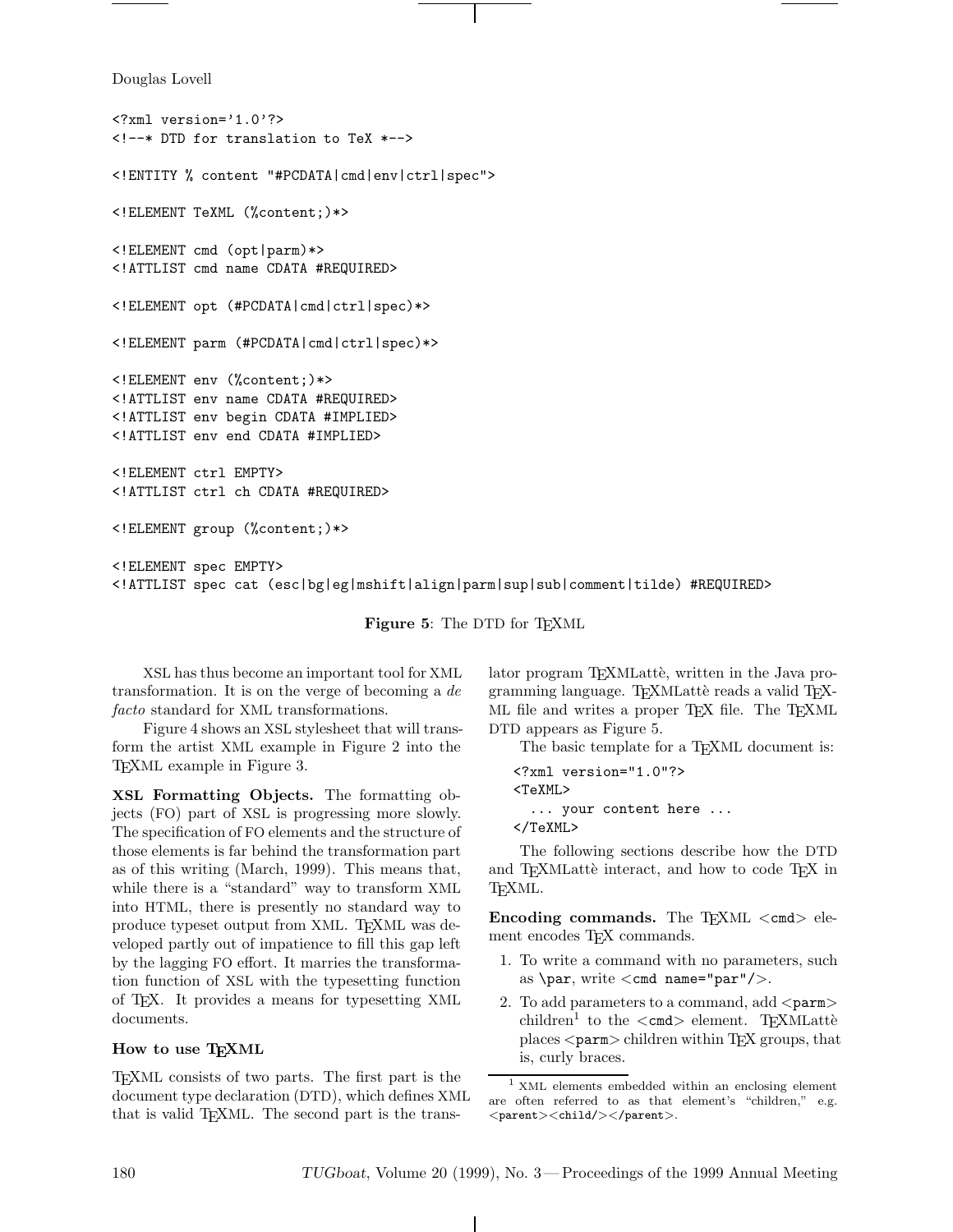| TFXML     | TFX                                  |
|-----------|--------------------------------------|
| $\%$      | \%{}                                 |
| &         | $\setminus \& \setminus$             |
|           | ١ſ                                   |
| }         | \ }                                  |
|           | \$1\$                                |
|           | \$\backslash\$                       |
| \$        | $\S$ {}                              |
| #         | $\{ \}$                              |
|           | $\setminus$ _{}                      |
| $\lambda$ | $\char' \char' \char' \char' \char'$ |
|           | $\char' \checkmark$ {}               |
| <         | $$<$ \$                              |
| $\&$ gt;  | \$> \$                               |
|           |                                      |

**Figure 6:** Characters escaped by T<sub>E</sub>XMLattè

3. To add options to a command, add  $\langle \text{opt}\rangle$  children to the  $\langle \text{cmd}\rangle$  element. T<sub>F</sub>XMLattè places  $\langle$ opt $>$  children within square braces, as  $\angle$ FFX style options.

As an example, the T<sub>F</sub>X code

\documentclass[12pt]{letter} will look like this in XML:

```
<cmd name="documentclass">
 <opt>12pt</opt>
 <parm>letter</parm>
</cmd>
```
The T<sub>E</sub>XML DTD allows free-form text, commands, control symbols, and **\specials** as children of <parm> and <opt> elements. It does not allow  $\langle$  parm $\rangle$  or  $\langle$  opt $\rangle$  elements to nest, except as children of a nested  $\langle \text{cmd}\rangle$ . It does not allow environments within a  $\langle$  parm $\rangle$  or an  $\langle$  opt $\rangle$ .

**Encoding control symbols.** The  $\lt$ ctrl> element encodes a control symbol, such as  $\lt$ ctrl ch=" "/> for a control space. Use the  $\langle \text{cmd}\rangle$  element to encode control words.

**Encoding specials.** T<sub>E</sub>XMLattè "escapes" any and all T<sub>EX</sub> \specials which occur in the XML source. This means that backslashes, percent signs, dollar signs, and the like are properly escaped by the time they get to TEX. The writer of XML will not intend those characters to be special. Figure 6 gives a full list of the characters escaped by TEXMLattè, along with their replacement text.

Use the  $\langle$  spec $\rangle$  element to encode any TEX \specials when you really want them to occur as \specials in the TEX file output by TEXMLatt`e.

The <spec> element is always empty; that is, it never has anything within it. Encode the category

| description      | ch attribute | output |
|------------------|--------------|--------|
| escape character | esc          |        |
| begin group      | bg           |        |
| end group        | eg           |        |
| math shift       | mshift       | \$     |
| alignment tab    | align        | &.     |
| parameter        | parm         | #      |
| superscript      | sup          | $\sim$ |
| subscript        | sub          |        |
| tilde            | tilde        |        |
| comment          | comment      | L      |

**Figure 7:** <spec> "ch" attribute values

of the special from Figure 7 in the required "ch" attribute (e.g.  $\langle$ spec ch="bg"/>). The translator will output the character indicated in the table. It is possible to foil this by changing the category of the character output by the translator, so beware.

End-of-line characters (T<sub>E</sub>X category 5) are treated as space by XML. TEXMLattè substitutes a space (TEX category 10) character for the end-of-line character. There is no way to encode the end-of-line character in TEXML. Paragraph breaks must be coded with <cmd name="par"/>.

There is no need to encode the ignored character (T<sub>EX</sub> category 9). If it is to be ignored, there is no reason to put it in. The same is true of the invalid character (TEX category 15).

**Encoding environments.** The element  $\langle env \rangle$  is a convenience for expressing LATEX environments. To have TEXMLatte output:

```
\begin{document}
   ...
   \end{document}
we write in TFXML:
   <env name="document">
     ...
   </env>
```
The <env> element is not strictly required. It is supplied because it correctly captures in XML the spirit of an environment: it opens a context which is later closed. It is also much more convenient to use than the alternative method, using the  $\langle \text{cmd}\rangle$ element:

```
<cmd name="begin">
 <parm>document</parm>
</cmd>
...
<cmd name="end">
 <parm>document</parm>
</cmd>
```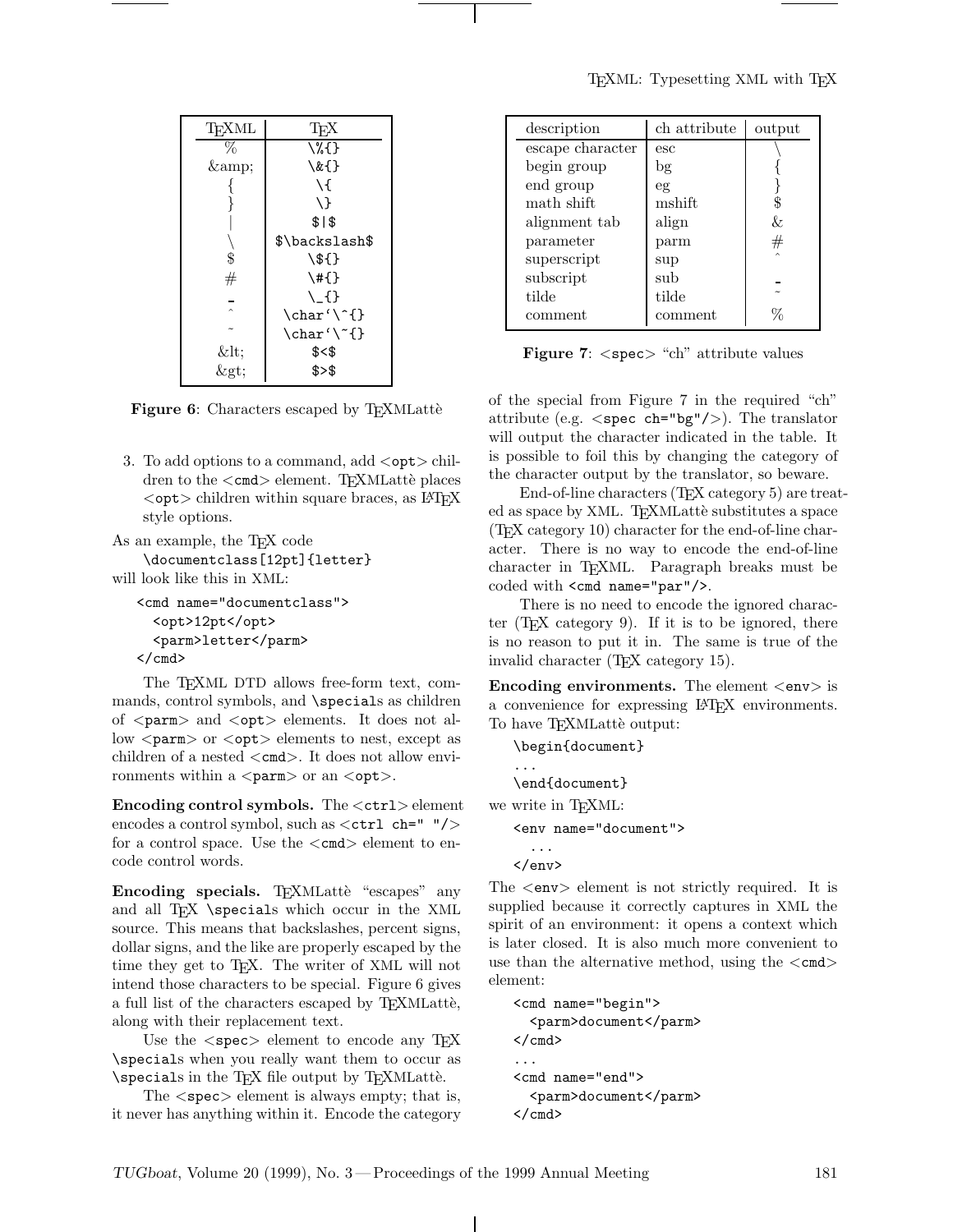Douglas Lovell

TEXMLattè supplies the default values, "begin" for the begin attribute, and "end" for the end attribute of an <env>. If you have an environment which uses a different convention for the begin and end commands you will specify the "begin" and "end" attributes. For example, the following produces an environment that begins with  $\s(t)$  and ends with  $\left\{ t\right\}$ .

```
<env name="t" begin="s" end="e">
 ET phone home!
</env>
```
Any T<sub>F</sub>XML content may appear within an environment.

**Encoding groups.** The  $\langle$  group $\rangle$  element is a convenience for encoding groups.

TEXMLattè will supply an open brace at the beginning, and a close brace at the end of the group. The TEX scrap, {\it italics} may appear as <group><cmd name="it"/>italics</group>.

This is much easier to write than

```
<spec cat="bg"/>
 <cmd name="it"/>
 italics
<spec cat="eg"/>
```
There is some technical advantage as well as convenience. The <sup>&</sup>lt;group<sup>&</sup>gt; element allows the XML parser to catch any missing close brace by the absence of the close group  $\langle \langle \text{group} \rangle \rangle$ . XML cannot detect a missing <spec cat="eg"/>.

Any T<sub>F</sub>XML content may appear within a group.

# **Conclusion**

XML is taking the world by storm. IBM is committed to making XML a viable and widely adopted standard for engaging in electronic commerce and publishing on the internet.

IBM's TEXML provides an immediate solution for typesetting any XML content. It positions T<sub>E</sub>X as a potential typesetting back-end for internet publishing and electronic commerce applications.

Figure 8 displays the T<sub>EX</sub> resulting from processing the XML of Figure 3 with T<sub>E</sub>XMLatte.

# **A How to get TEXML**

TEXML is available for download from the IBM AlphaWorks website:

http://www.alphaworks.ibm.com

Look for TeXML. You will find full source, instructions, and examples at the site.

You will need the following in addition to the files provided there:

- **An XSL implementation.** We have used the Lotus implementation, which you may download from the IBM AlphaWorks web site. Look for LotusXSL. You will find references to more implementations at the W3C XSL website: http://www.w3.org/Style/XSL/
- **A JAVA run-time implementation.** You will find these at the JavaSoft website: http://www.javasoft.com

Look for Java runtime under products.

- An XML parser. TEXMLattè uses the XML4J parser available from the IBM AlphaWorks web site. Look for xml4j.
- **A LATEX implementation.** You will find references to these at the TEX Users Group website: http://www.tug.org/

# **References**

- IBM/XML. "IBM Answers your XML Questions". 1999. See http://www.ibm.com/xml/.
- ISO/IEC. "Information technology— Processing languages— Document Style Semantics and Specification Language (DSSSL)". International Standard ISO/IEC 10179:1996(E), International Standards Organization, 1996. See http: //www.oasis-open.org/cover/dsssl.html.
- W3C. "Extensible Markup Language (XML) Activity". 1999. See http://www.w3.org/XML/ Activity.html.
- W3C, MathML Working Group. "Mathematical Markup Language (MathML) 1.0". W3C<br>Recommendation REC-MathML-19980407, Recommendation REC-MathML-19980407,<br>W<sub>2</sub>C 1008 Soo http://www.y2.org/TB/ W3C, 1998. See http://www.w3.org/TR/<br>REC MothWL-1090407 html REC-MathML-1980407.html.
- XSL Working Group W3C. "Extensible Stylesheet Language (XSL) Version 1.0". W3C<br>Working Draft WD-xsl-19981216, W3C, Working Draft WD-xsl-19981216,<br>1998. See http://www.w3.org/1 http://www.w3.org/TR/1998/ WD-xsl-19981216.html.
- Sutor, Robert S. and A. L. Díaz. "IBM techexplorer: Scientific Publishing for the Internet". In *Proceedings of the EuroTEX'98 Conference, St. Malo, France*, volume 28/29, pages 295–308. 1998. Also avail. at:

http://www.gutenberg.eu.org/pub/ GUTenberg/publications/publis.html.